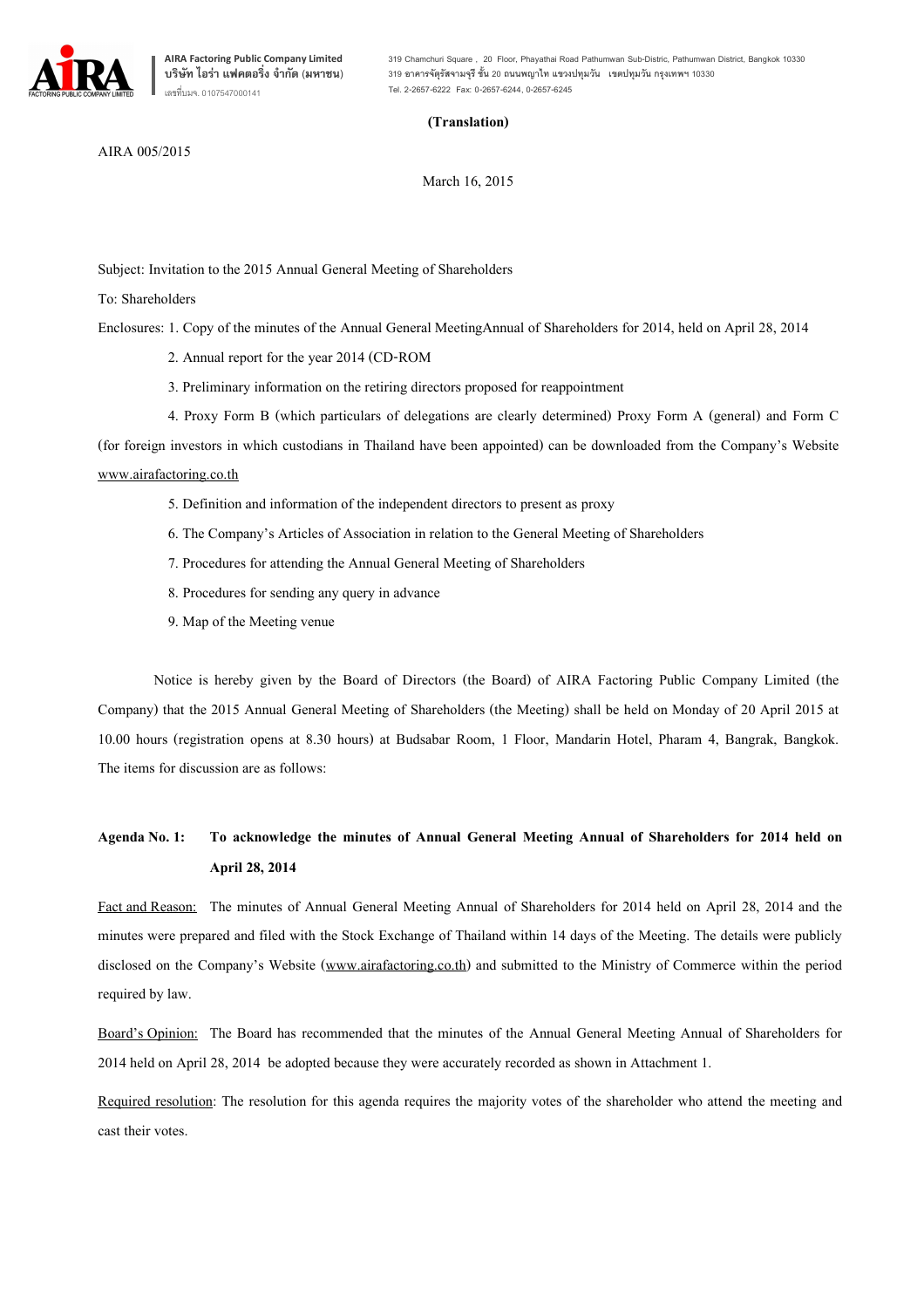

**AIRA Factoring Public Company Limited บริษัท ไอรา แฟคตอริ่ง จํากัด (มหาชน)** เลขที่บมจ. 0107547000141

### **Agenda No. 2: To acknowledge the Board of Directors' report on the Company's operating results for 2014**

Fact and Reason: The Company has summarized the operating results for 2014 along with the significant changes that occurred during the year in the Annual Report for 2014.

Board's Opinion: The Board has recommended the report on the Company's operating results for 2014 along with the significant changes that occurred during the year, as shown in Attachment 2, Annual Report, Management Discussion and Analysis be presented to the Meeting

Required resolution: As this item is for information to shareholders; therefore, a vote is not required

# **Agenda No. 3: To approve the Statements of Financial Position and Statements of Income for the year ended 31 December 2014**

Fact and Reason: According to the Public Limited Companies Act, B.E 2535, the Company must prepare a statement of financial position (balance sheet) and statements of income at the end of each fiscal year, which have been audited by an external auditor, and submit these to the shareholders' meeting for approval.

The Audit Committee's Opinion: The Audit Committee has reviewed the Company's financial statements for the year ended 31 December 2014, which have been audited and signed by Miss Rungnapa Lertsuwankul, a certified public accountant (registration No. 3516) of EY Office Limited., and recommended that the Board submit the Company's financial statements for the year ended 31 December 2014 to the Meeting for approval

Board's Opinion: The Board has recommended the Company's audited financial statements for the year ended 31 December 2014, which have been reviewed and accepted by the Audit Committee, be presented to the Meeting for approval. A summary of the Company's significant financial status and operating results is shown in the table below

## **Selected Information from the Company's Financial Statements**

|  | Unit: Baht thousand |
|--|---------------------|
|  |                     |

| Description                                   | 2014     | 2013      | Variance | Percentage |
|-----------------------------------------------|----------|-----------|----------|------------|
| Total assets                                  | 2,610.10 | 2,880,046 | (269.94) | (9.37)     |
| Total liabilities                             | 2,258.65 | 2,525,639 | (266.99) | (10.57)    |
| Total revenue                                 | 185.89   | 214,430   | (28.54)  | (13.31)    |
| Net profit attribute to owners of the company | 24.90    | 64,730    | (39.83)  | (61.53)    |
| Earnings per share (baht / share)             | 0.62     | 1.62      | (1.00)   | (61.73)    |

Required resolution: The resolution for this agenda requires the majority votes of the shareholder who attend the meeting and cast their votes.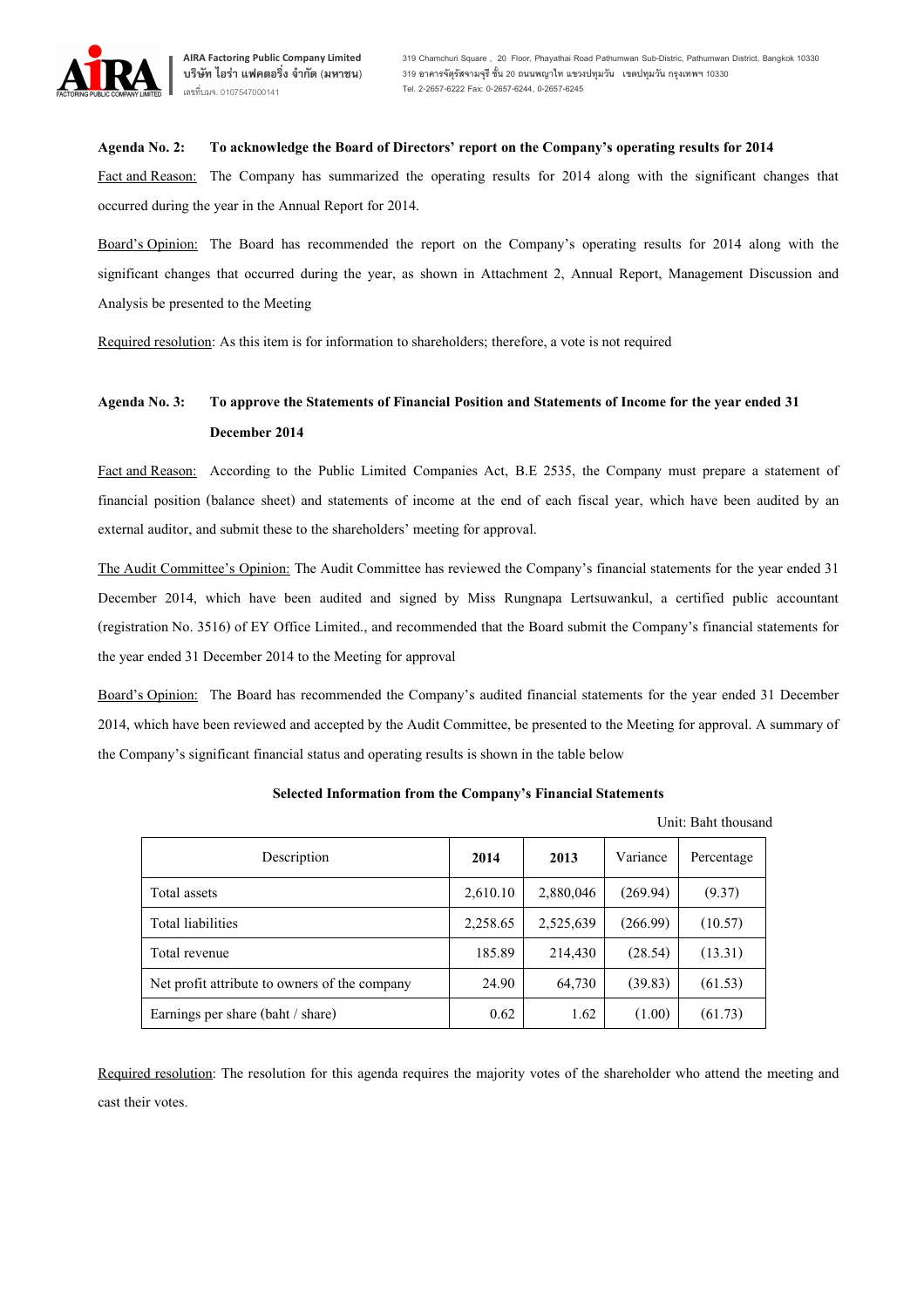

เลขที่บมจ. 0107547000141

# **Agenda No. 4: To consider and approve the appropriation of profit as the legal reserve and dividend payment from Operating results for the year ended 31 December, 2014**

Fact and Reason: The Company has adopted a policy to pay dividend to shareholders not less than 50% of net profit after tax as reported in the consolidated financial statements. Dividend payments will be subject to change, depending on cash flow and investment plan including other future obligations of the Company. Such dividend payments shall not exceed the retained earnings in the separate financial statements of the Company nor adversely affect the Company ongoing operations.

In 2014, the Company has a net profit on its consolidated financial statement of Baht 24.90 million. Therefore, the Company considered appropriate to declare a dividend payment at the rate of Baht 0.50 per share total dividend payment is approximately Baht 20.00 million. In compliance with the Public Companies Act, B.E. 2535, the dividend payment is subject to shareholders approval

# The Book Closing and Dividend Payment Dates

Which the list of shareholders who are entitled to receive dividend, following the Company Article, shall be fixed on April 28, 2015 and the compilation of the name of shareholders according to Section 225 of the Securities and Stock Exchange Act will be made by way of closing the registration book to suspend transfer of share on April 29, 2015 and which the due date of dividend payment will be May 13, 2015. For more details of dividend policy, please refer to Attachment 2 Annual Report, Capital Discipline and Dividend Policy.

| Details of Dividend Payment                             | 2014            | 2013       |
|---------------------------------------------------------|-----------------|------------|
|                                                         | (Proposed year) |            |
| 1. Net Profit Attribute to owners of the company (Baht) | 24.90           | 64,730     |
| 2. Total Dividend (Baht per Share)                      | 0.50            | 1.00       |
| 2.1 Interim Dividend (Baht per Share)                   |                 | 0.30       |
| 2.2 Annual Dividend (Baht per Share)                    |                 | 0.70       |
| 3. Total amount of shares (share)                       | 40,000,000      | 40,000,000 |
| 4. Total Dividend amount (Baht)                         | 20,000,000      | 40,000,000 |

# Details of Dividend Payment

Besides the Company shall have to allocate a portion of annual net profit as a reserved fund in the amount not less than 5 percent of the annual net profit less the accumulated loss brought forward (if any) until the reserved fund attains the amount not less than 10% of registered capital prescribed by laws in accordance to Section 116 of the Public Limited Companies Act B.E. 2535 and Article 43 of the AIRA's Articles of Association. In the year 2014, the Company had net income of Baht 24.90 million legal reserve 5 percent of net profits to a legal reserve amounting to Baht 1.50 million.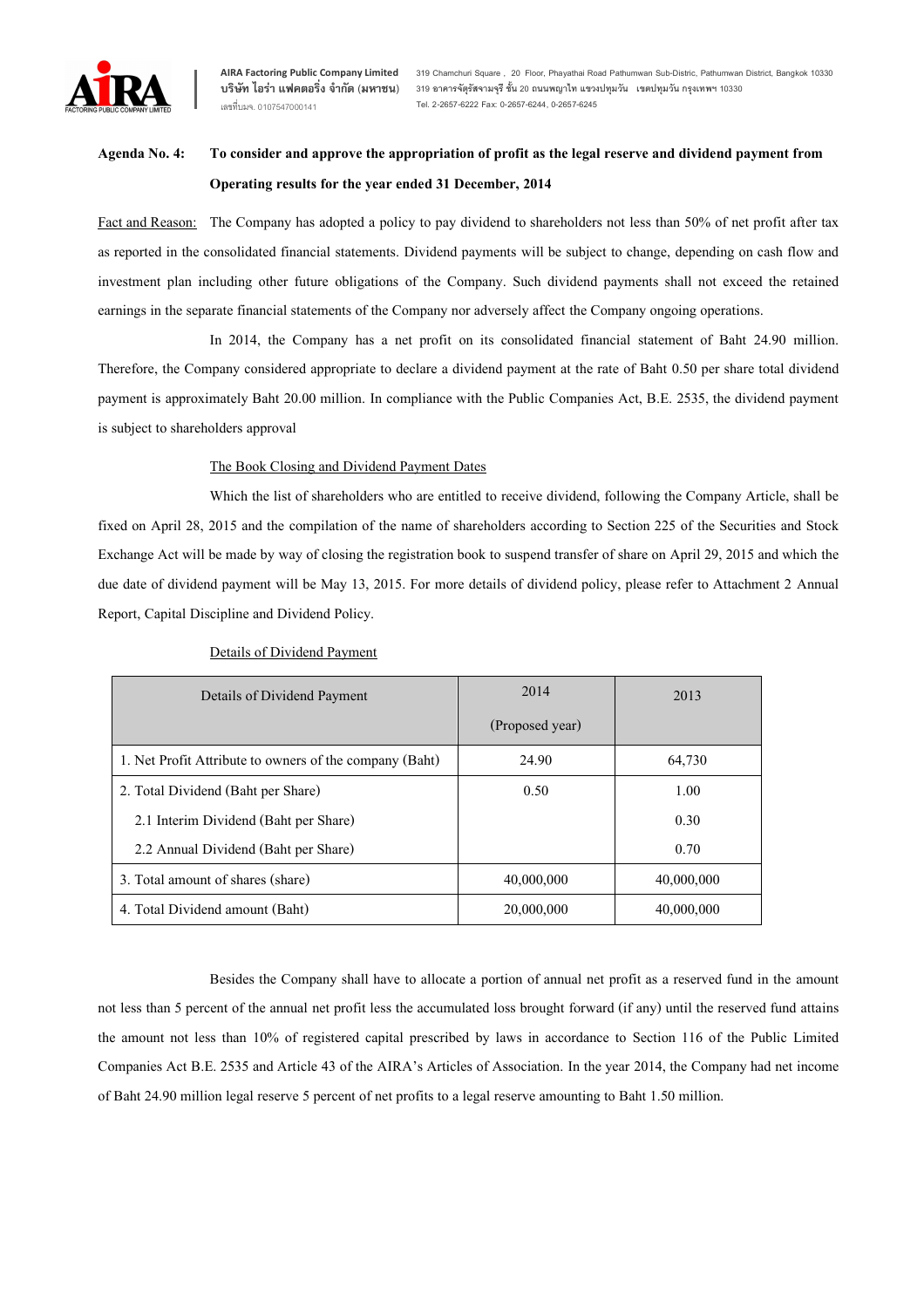

เลขที่บมจ. 0107547000141

Board's Opinion: The shareholder should be approved to allocate net profit as follows:

1. To allocate for the Legal Reserved by laws and the AIRA's Articles of Association is 5 percent of the net profit totaling Baht 1.50 million.

2. The Board has recommended the Meeting approve the appropriation of the net profit for the dividend payment for the fiscal year 2014 at the rate of Baht 0.50 per share total amount Baht 20.00 million.

Required resolution: The resolution for this agenda requires the majority votes of the shareholder who attend the meeting and cast their votes.

#### **Agenda No. 5: To approve the appointment of the Company's external auditors andfix their remuneration for 2015**

Fact and Reason: According to Section 120 of the Public Limited Companies Act, B.E. 2535, the appointment of the Company's external auditors and the audit fees must be approved at the annual general meeting of shareholders. In addition, a notification from the Capital Market Supervisory Board limits the appointment of individual external auditors (but not the audit firm) at listed companies to no more than five consecutive one-year terms. After five years, the auditors must be rotated although they can be reappointed after a two -year break

The Audit Committee's Opinion: After considering the quality and independency of the auditors of EY Office Limited compared to those of the other three (3) leading audit firms, the Audit Committee recommended the appointment of EY Office Limited as the Company's external audit firm for the year 2015 due to their independency, knowledge and leading experience and expertise in telecommunications industry including the appropriate service fee and their accountable and satisfactory performance in 2014. In this regard, the Audit Committee recommended the following auditors of EY Office Limited to be the Company's external auditor for the year 2015

| 1. Ms. Rungnapa Lertsuwankul  | C.P.A No.3516 |
|-------------------------------|---------------|
| 2. Mr. Sophon Permsirivallop  | C.P.A.No.3182 |
| 3. Ms. Pimjai Manitkajohnkit  | C.P.A.No.4521 |
| 4. Mr. Chayapol Suppasedtanon | C.P.A.No.3972 |

Any of the above auditors can conduct the audit and express an opinion on the Company's financial statements. In the event that none of these auditors is available, EY Office Limited is authorized to delegate another one of its certified public accountants to conduct the audit. In 2015, the proposed charge fee is of Baht 850,000, reduced in the amount of Baht 20,000 from that of 2014, excluding other actual payable non -audit fees. The Audit Committee then recommended the Board propose this matter to the Annual General Meeting of Shareholder for approval. In addition, EY Office Limited and the proposed auditors are independent and have no conflict of interest with the Company, the management, the major shareholders or any related person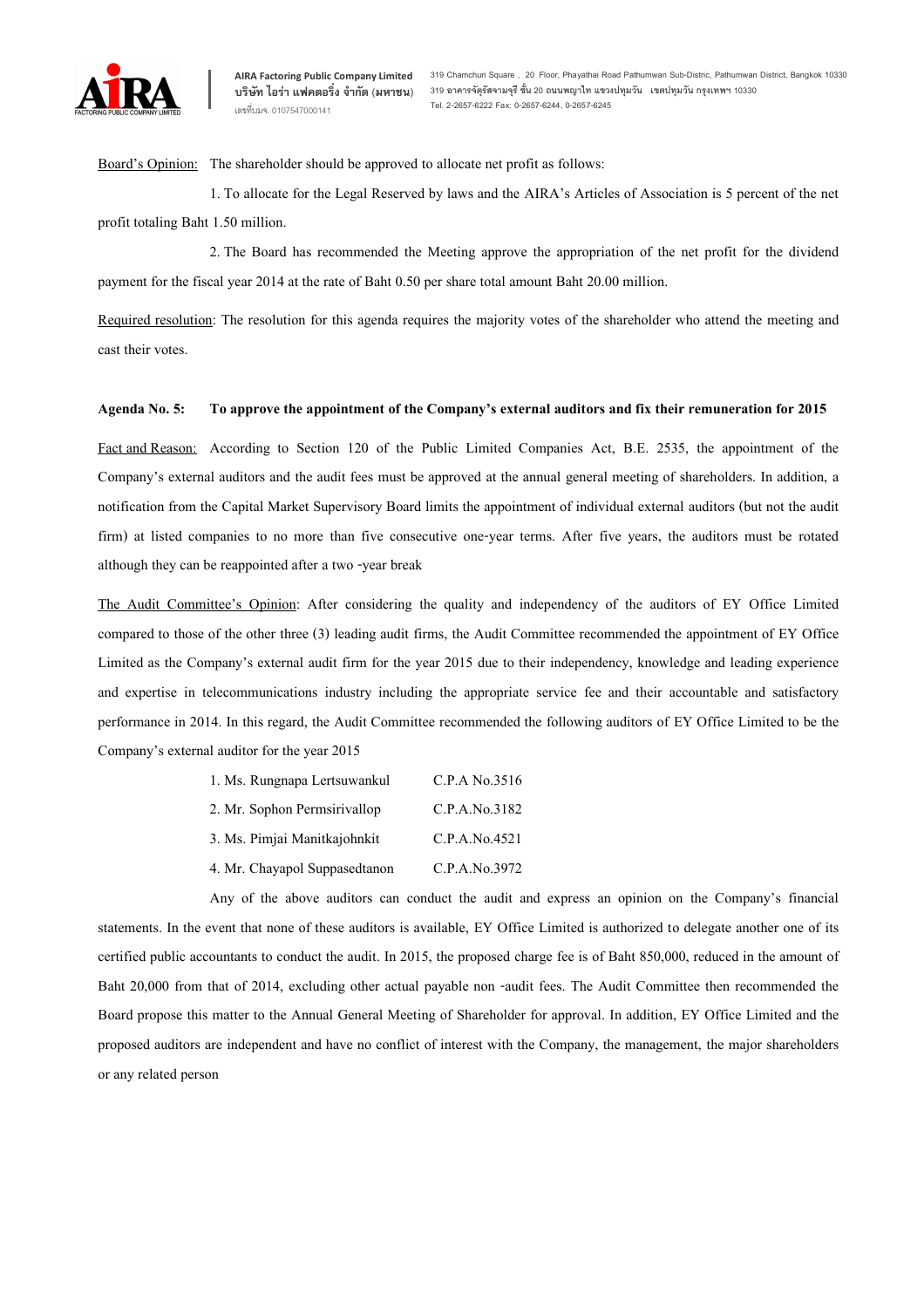

Board's Opinion: The Board has agreed with the Audit Committee and proposed that the Meeting approve the appointment of the auditors from EY Office Limited as the Company's external auditors for 2015. The audit fee and the quarterly review fee of the Company in 2015 is recommended at Baht 850,000 Increase in the amount of Baht 20,000 from that of 2014, excluding there actual payable non-audit fees.

| <b>Audit Fee</b>                           | 2015 (Proposed year) | 2014    |
|--------------------------------------------|----------------------|---------|
| Company Audit fee and quarterly review fee | 850,000              | 830,000 |

\* In 2014, the Company incurred non-audit fee of Baht 3,694

Required resolution: The resolution for this agenda requires the majority votes of the shareholder who attend the meeting and cast their votes.

## **Agenda No. 6: To approve the remuneration of the Company's Board of Directors for 2015**

Fact and Reason: Accordance with Clause 23 requires that the directors are entitled to remuneration as the shareholders will consider and vote.

The Nomination and Remuneration Committee Opinion: The Nomination and Remuneration Committee, Proposed remuneration in the form of allowances. The remuneration committee. And that such compensation is reasonable and comparable to the capital markets industry. Thus, the approval of the General Meeting of the Board of Directors and Committees of the Company for the year 2015 as follows.

1. The remuneration of the Board of Director shall pay to the director who attend meeting with the rate as follow

| 1.1 The Chairman                             | receive | 25,000 | Baht / time  |
|----------------------------------------------|---------|--------|--------------|
| 1.2 The Director from Non-executive director | receive | 15,000 | Baht / time  |
| 1.3 The Director from the executive director | receive | 7.500  | Baht / time* |

2. The remuneration of the Executive Committee shall pay to the director who attend meeting with the rate as follow

| 2.1 The Chief of the Executive Committee  | receive | 15,000 | Baht / time   |
|-------------------------------------------|---------|--------|---------------|
| 2.2 The member of the Executive Committee | receive | 10,000 | Baht / time** |

3. The remuneration of the Audit Committee shall pay to the director who attend meeting with the rate as follow

| 3.1 The Chief of the Audit Committee  | receive | 25,000 | Baht / time |
|---------------------------------------|---------|--------|-------------|
| 3.2 The Member of the Audit Committee | receive | 15,000 | Baht / time |

4. The remuneration of the Nomination Committee shall pay to the director who attend meeting with the rate as follow

| 1.1 The Chief of the Nomination Committee  | receive | 15,000 | Baht / time |
|--------------------------------------------|---------|--------|-------------|
| 1.2 The Member of the Nomination Committee | receive | 10.000 | Baht / time |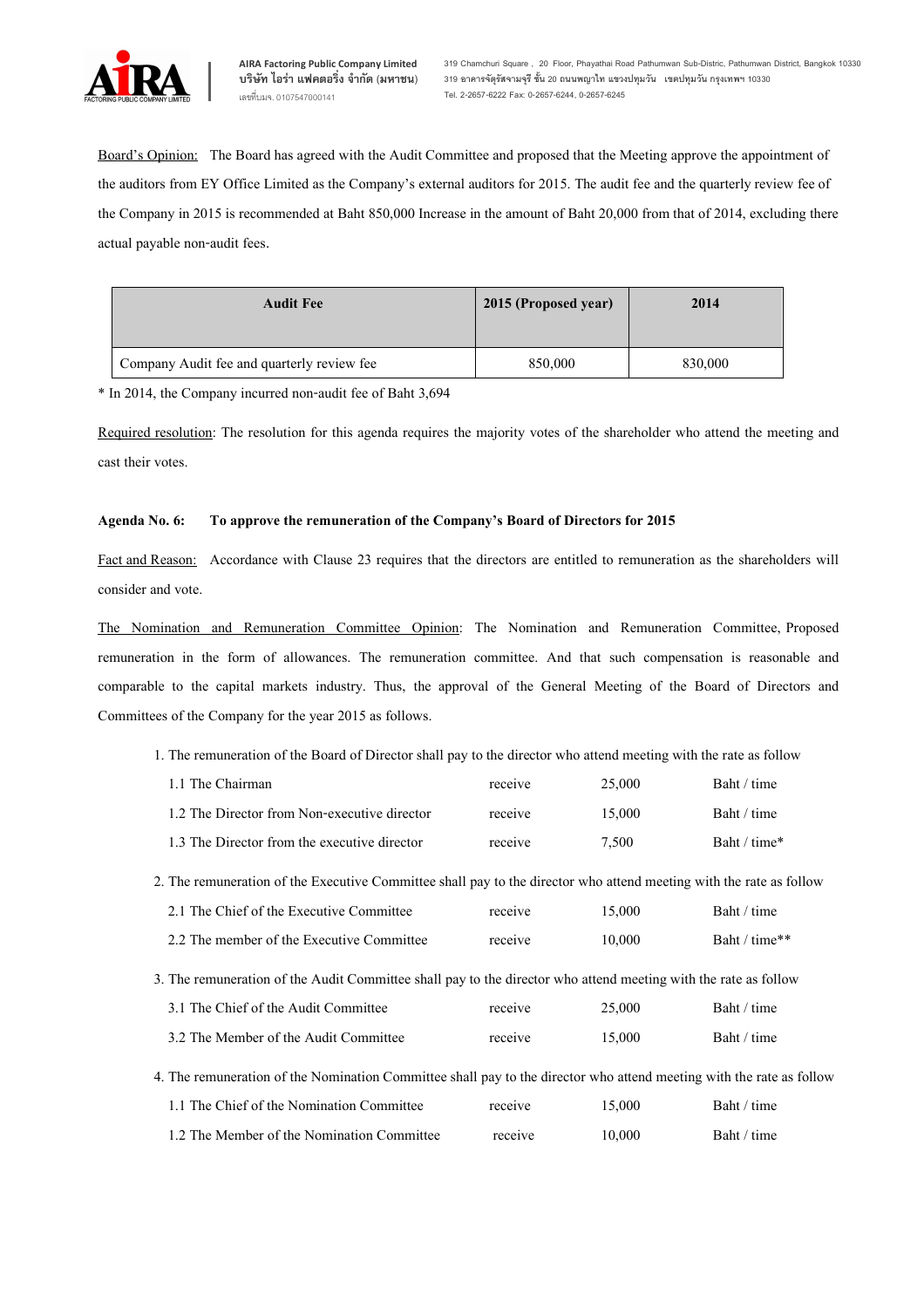

**AIRA Factoring Public Company Limited บริษัท ไอรา แฟคตอริ่ง จํากัด (มหาชน)** เลขที่บมจ. 0107547000141

**319 Chamchuri Square , 20 Floor, Phayathai Road Pathumwan Sub-Distric, Pathumwan District, Bangkok 10330 319 อาคารจัตุรัสจามจุรี ชั้น 20 ถนนพญาไท แขวงปทุมวัน เขตปทุมวัน กรุงเทพฯ 10330 Tel. 2-2657-6222 Fax: 0-2657-6244, 0-2657-6245**

5. The Credit Committee shall pay to the director who attend meeting with the rate as follow

| 1.1 The Chief of the Credit Committee  | receive | 15,000 | Baht / time |
|----------------------------------------|---------|--------|-------------|
| 1.2 The Member of the Credit Committee | receive | 10.000 | Baht / time |

Remark\* In case the chairman and Director of the Board and/or sub committee come form the management, the remuneration shall be reduced a half of the remuneration paid to the Chairman and Director who are Non-executive director. Remark\*\* In case the Managing Director taking a position in the executive Committee shall not receive the remuneration

because of regarding as the management.

Remark\*\*\* In case the Managing Director taking a position in the Credit Committee shall not receive the remuneration because of regarding as the management.

Detail of the remuneration of directors approved the company's shareholders as follows.

| Year 2014, the Company's remuneration committee in the amount of | 2,175,000 Baht |
|------------------------------------------------------------------|----------------|
| Year 2013, the Company's remuneration committee in the amount of | 2,750,000 Baht |
| Year 2012, the Company's remuneration committee in the amount of | 2,750,000 Baht |

Board's Opinion: The Board has agreed with the Leadership Development and Compensation Committee's recommendation and proposed that the Meeting approve the Board of Directors' remuneration for 2015 as stated.

Required resolution: The resolution for this agenda requires the majority votes of the shareholder who attend the meeting and cast their votes.

### **Agenda No. 7: To approve the appointment of directors to replace those who will retire by rotation in 2015**

Fact and Reason: Pursuant to sector 68 of the Public Limited Company ACT B.E. 2535 and article 18 of the Company's articles of association, one-third of the directors must retire from office at each shareholder's general meeting. The directors so retire may be re-elected to resume their office.

In this year, there are four (3) directors whose must retire by rotation:

- 1. Mr. Sorasit Soontornkes Chairman and Independent Director
- 2. Mrs.Jantima Sirisaengtaksin Director, Chief of the Audit Committee and Independent Director
- 3. Mrs.Ladavan Tanatanit Director and Chief of Executive Committee

The Company would like to inform that during November 17, 2014 – December 31, 2014 in accordance with the principle of good corporate governance policy relating to the promoting of shareholders' right, the Company invited its shareholders to nominate qualified persons to be elected as the Company's director in advance. However, there were no shareholders who had proposed a qualified nominee to be elected as the Company's director.

The Nomination and Remuneration Committee Opinion: The Nomination and Remuneration Committee, with the exception of the directors with special interests on this agenda , has considered the qualifications, knowledge, competency, experience and performance of each director due to retire by rotation and recommended that: